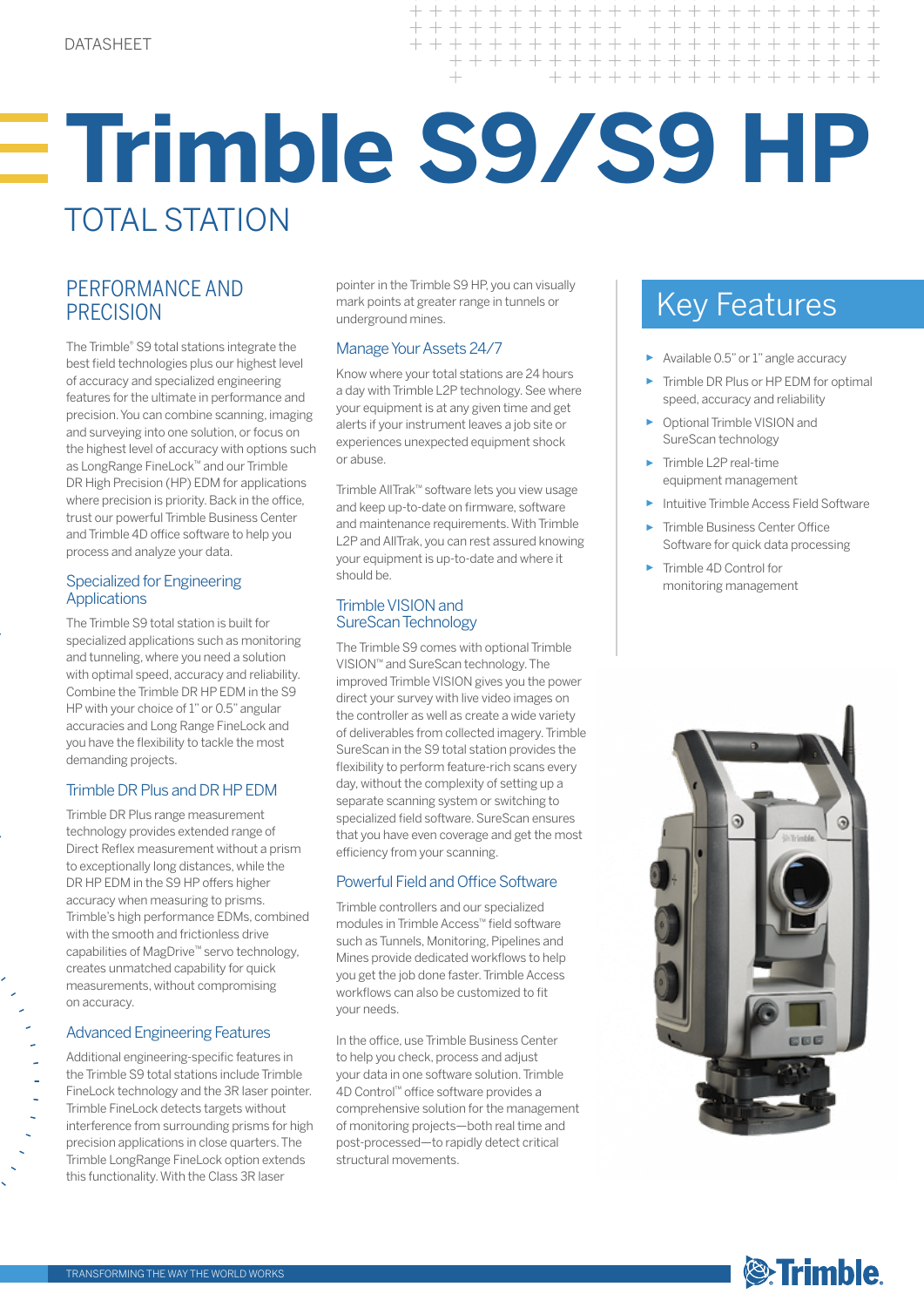|      | <b>EDM</b> | <b>Accuracy</b> | <b>Servo</b>            | <b>Trimble</b><br><b>VISION</b> | <b>Sure Scan</b> | <b>FineLock</b> | <b>Long Range</b><br><b>FineLock</b> | <b>3R Laser</b><br><b>Pointer</b> | <b>Tracklight</b> |
|------|------------|-----------------|-------------------------|---------------------------------|------------------|-----------------|--------------------------------------|-----------------------------------|-------------------|
| S9   | DR Plus    | 0.5"            | Robotic                 | Yes                             | Yes              | Yes             | <b>No</b>                            | <b>No</b>                         | <b>No</b>         |
|      | DR Plus    | 0.5"            | Robotic                 | No                              | <b>No</b>        | Yes             | Yes                                  | <b>No</b>                         | <b>No</b>         |
|      | DR Plus    | 0.5"            | Robotic                 | No                              | No               | Yes             | No                                   | No                                | Yes               |
|      | DR Plus    | $1"$            | Robotic or<br>Autolock® | No                              | <b>No</b>        | Yes             | Yes                                  | <b>No</b>                         | <b>No</b>         |
| S9HP | DR HP      | 0.5"            | Robotic                 | No                              | No               | Yes             | Yes                                  | No                                | <b>No</b>         |
|      | DR HP      | 0.5"            | Robotic or<br>Autolock  | No                              | <b>No</b>        | Yes             | No                                   | No                                | Yes               |
|      | DR HP      | 0.5"            | Robotic                 | Yes                             | <b>No</b>        | Yes             | <b>No</b>                            | <b>No</b>                         | <b>No</b>         |
|      | DR HP      | 1"              | Robotic or<br>Autolock  | Yes                             | <b>No</b>        | Yes             | No                                   | <b>No</b>                         | <b>No</b>         |
|      | DR HP      | $1^{\circ}$     | Robotic or<br>Autolock  | <b>No</b>                       | <b>No</b>        | Yes             | No                                   | <b>No</b>                         | Yes               |
|      | DR HP      | $1"$            | Robotic or<br>Autolock  | <b>No</b>                       | <b>No</b>        | Yes             | Yes                                  | <b>No</b>                         | <b>No</b>         |
|      | DR HP      | 1"              | Robotic                 | <b>No</b>                       | No               | Yes             | No                                   | Yes                               | <b>No</b>         |
|      |            |                 |                         |                                 |                  |                 |                                      |                                   |                   |

#### PERFORMANCE (DR PLUS)

| Angle measurement                                            |
|--------------------------------------------------------------|
|                                                              |
|                                                              |
|                                                              |
| Automatic level compensator                                  |
|                                                              |
|                                                              |
|                                                              |
| Distance measurement                                         |
| Accuracy (ISO)                                               |
| Prism mode                                                   |
|                                                              |
| Accuracy (RMSE)<br>Prism mode                                |
|                                                              |
|                                                              |
| DR mode                                                      |
|                                                              |
|                                                              |
|                                                              |
| <b>Measuring time</b>                                        |
| Prism mode                                                   |
|                                                              |
|                                                              |
| DR mode                                                      |
|                                                              |
|                                                              |
| <b>Measurement Range</b>                                     |
| Prism mode (under standard clear conditions <sup>2,3</sup> ) |
|                                                              |
|                                                              |
|                                                              |

DR mode

|                        |                                          | Good<br>(Good visibility,<br>low ambient light) | Normal<br>(Normal visibility, moderate)<br>sunlight, some heat shimmer) | <b>Difficult</b><br>(Haze, object in direct sunlight,<br>turbulence) |
|------------------------|------------------------------------------|-------------------------------------------------|-------------------------------------------------------------------------|----------------------------------------------------------------------|
|                        | White card (90% reflective) <sup>4</sup> | 1,300 m (4,265 ft)                              | 1,300 m (4,265 ft)                                                      | 1,200 m (3,937 ft)                                                   |
|                        | Gray card (18% reflective) <sup>4</sup>  | 600 m (1,969 ft)                                | 600 m (1,969 ft)                                                        | 550 m (1,804 ft)                                                     |
| DR Extended Range Mode |                                          |                                                 |                                                                         | $2200 \text{ m}$                                                     |
|                        | Scanning                                 |                                                 |                                                                         |                                                                      |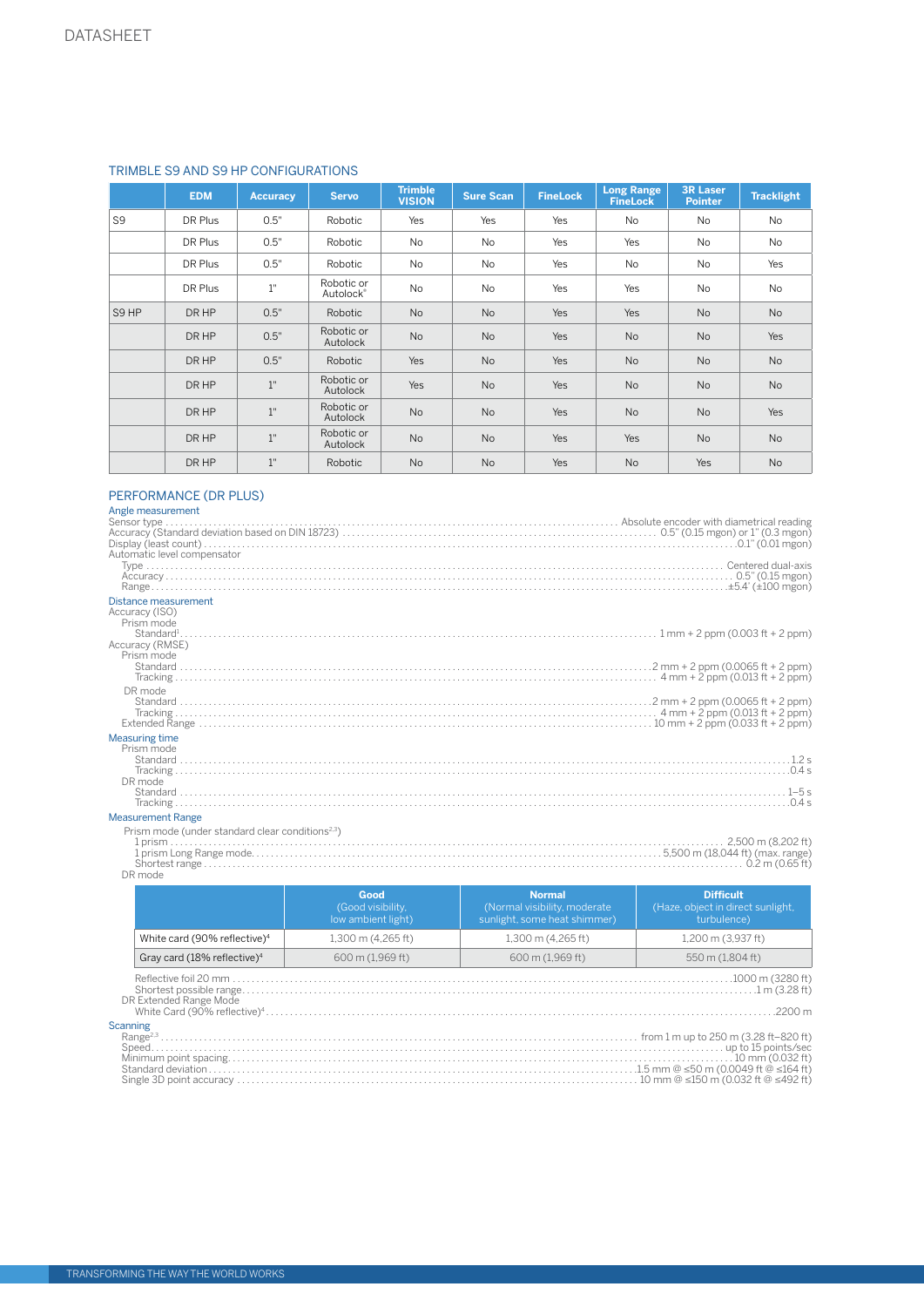## **Trimble S9/S9 HP** TOTAL STATION

#### EDM SPECIFICATIONS (DR PLUS)

| LDIVI OF LUITIUATIUNO (DR FLUO)                              |                                         |
|--------------------------------------------------------------|-----------------------------------------|
|                                                              |                                         |
| Beam divergence Prism mode                                   |                                         |
|                                                              |                                         |
|                                                              |                                         |
| Beam divergence DR mode                                      |                                         |
|                                                              |                                         |
|                                                              |                                         |
|                                                              |                                         |
| PERFORMANCE (DR HP)                                          |                                         |
| Angle measurement                                            |                                         |
|                                                              |                                         |
|                                                              |                                         |
|                                                              |                                         |
| Distance measurement                                         |                                         |
| Accuracy (ISO)                                               |                                         |
| Prism mode                                                   |                                         |
|                                                              |                                         |
| Accuracy (RMSE)                                              |                                         |
| Prism mode                                                   |                                         |
|                                                              |                                         |
|                                                              |                                         |
| DR mode                                                      |                                         |
|                                                              |                                         |
|                                                              |                                         |
|                                                              |                                         |
| <b>Measuring time</b>                                        |                                         |
| Prism mode                                                   |                                         |
|                                                              |                                         |
|                                                              |                                         |
| DR mode                                                      |                                         |
|                                                              |                                         |
|                                                              |                                         |
| Range                                                        |                                         |
| Prism mode (under standard clear conditions <sup>2,3</sup> ) |                                         |
|                                                              |                                         |
| 1 prism Long Range mode                                      | $5000 \text{ m}$ (16 $100 \text{ ft}$ ) |

1 prism Long Range mode. . 5,000 m (16,400 ft) 3 prism Long Range mode. . 7,000 m (23,000 ft) Shortest range. . . 1.5 m (4.9 ft) DR mode

|                                          | Good<br>(Good visibility,<br>low ambient light) | <b>Normal</b><br>(Normal visibility, moderate<br>sunlight, some heat shimmer) | <b>Difficult</b><br>(Haze, object in direct sunlight,<br>turbulence) |
|------------------------------------------|-------------------------------------------------|-------------------------------------------------------------------------------|----------------------------------------------------------------------|
| White card (90% reflective) <sup>4</sup> | $>150$ m (492 ft)                               | 150 m (492 ft)                                                                | 70 m (229 ft)                                                        |
| Gray card (18% reflective) <sup>4</sup>  | $>120$ m (394 ft)                               | $120 \text{ m}$ (394 ft)                                                      | $50 \text{ m}$ (164 ft)                                              |
| Shortest range                           |                                                 |                                                                               | $1.5$ m (4.9 ft)                                                     |

#### EDM SPECIFICATIONS (DR HP)

| Beam divergence |  |
|-----------------|--|
| Horizontal .    |  |
|                 |  |